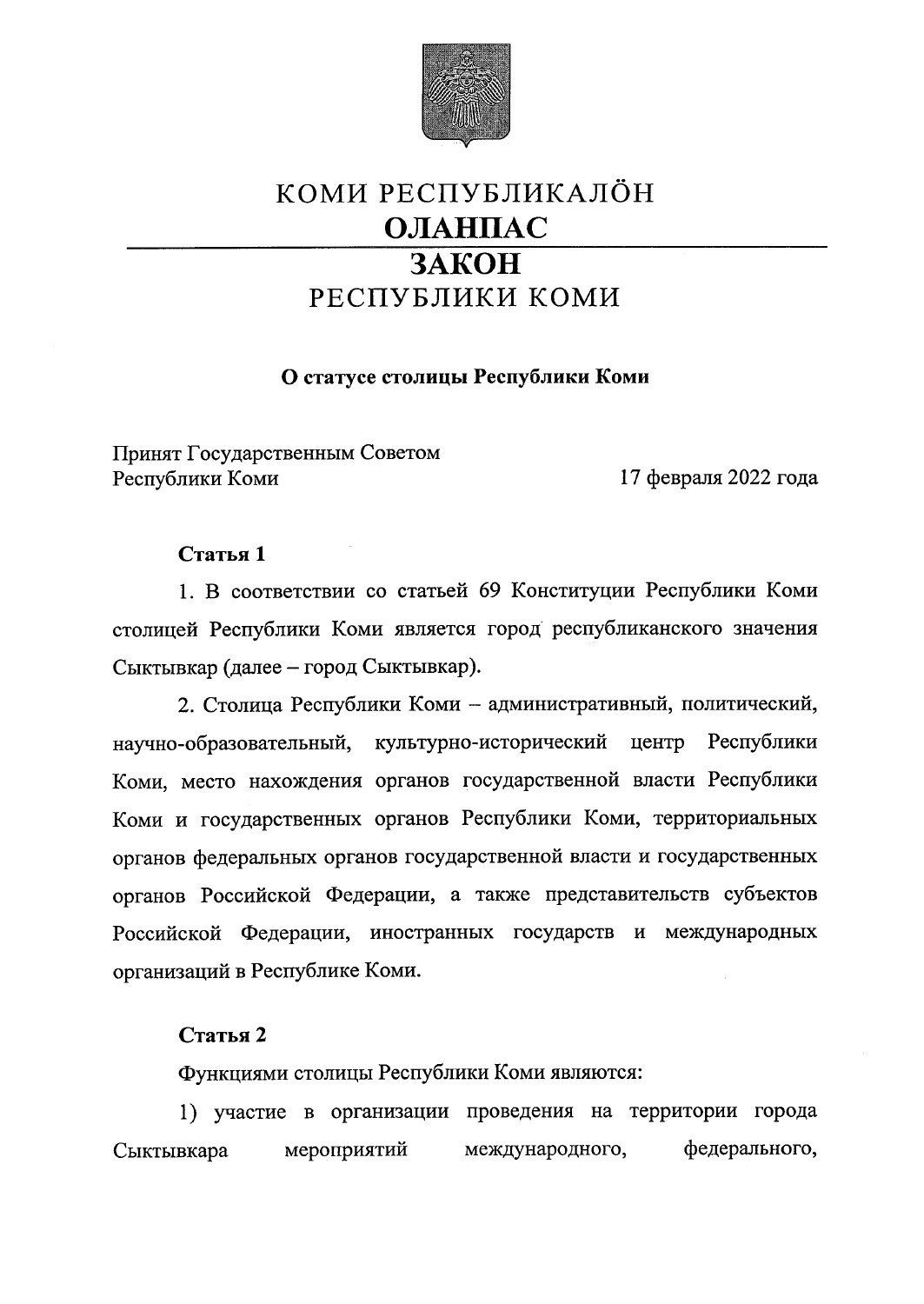межрегионального  $\, {\bf N}$ республиканского уровней,  $\, {\bf B}$ **TOM** числе торжественных мероприятий, приуроченных к праздничным дням и памятным датам (далее - столичные мероприятия) путем создания условий, связанных с праздничным (тематическим) оформлением города обеспечением Сыктывкара, культурных программ столичных мероприятий, их информационным обеспечением;

2) создание условий для формирования, сохранения, развития инфраструктуры территорий общего пользования города Сыктывкара, организация благоустройства указанных территорий в целях проведения столичных мероприятий;

3) создание условий для транспортного обслуживания жителей, а также гостей города Сыктывкара в связи с проведением столичных мероприятий;

4) осуществление дорожной деятельности отношении  $\bf{B}$ автомобильных дорог местного значения в границах города Сыктывкара и обеспечение безопасности дорожного движения на них в целях проведения столичных мероприятий;

5) создание условий для строительства, реконструкции, содержания на территории города Сыктывкара зданий, сооружений и иных объектов, в том числе объектов городской среды, в связи с проведением столичных мероприятий;

6) создание условий для обеспечения сохранения, использования, популяризации объектов культурного наследия (памятников истории и культуры), расположенных на территории муниципального образования городского округа "Сыктывкар", в связи с проведением столичных мероприятий.

 $\overline{2}$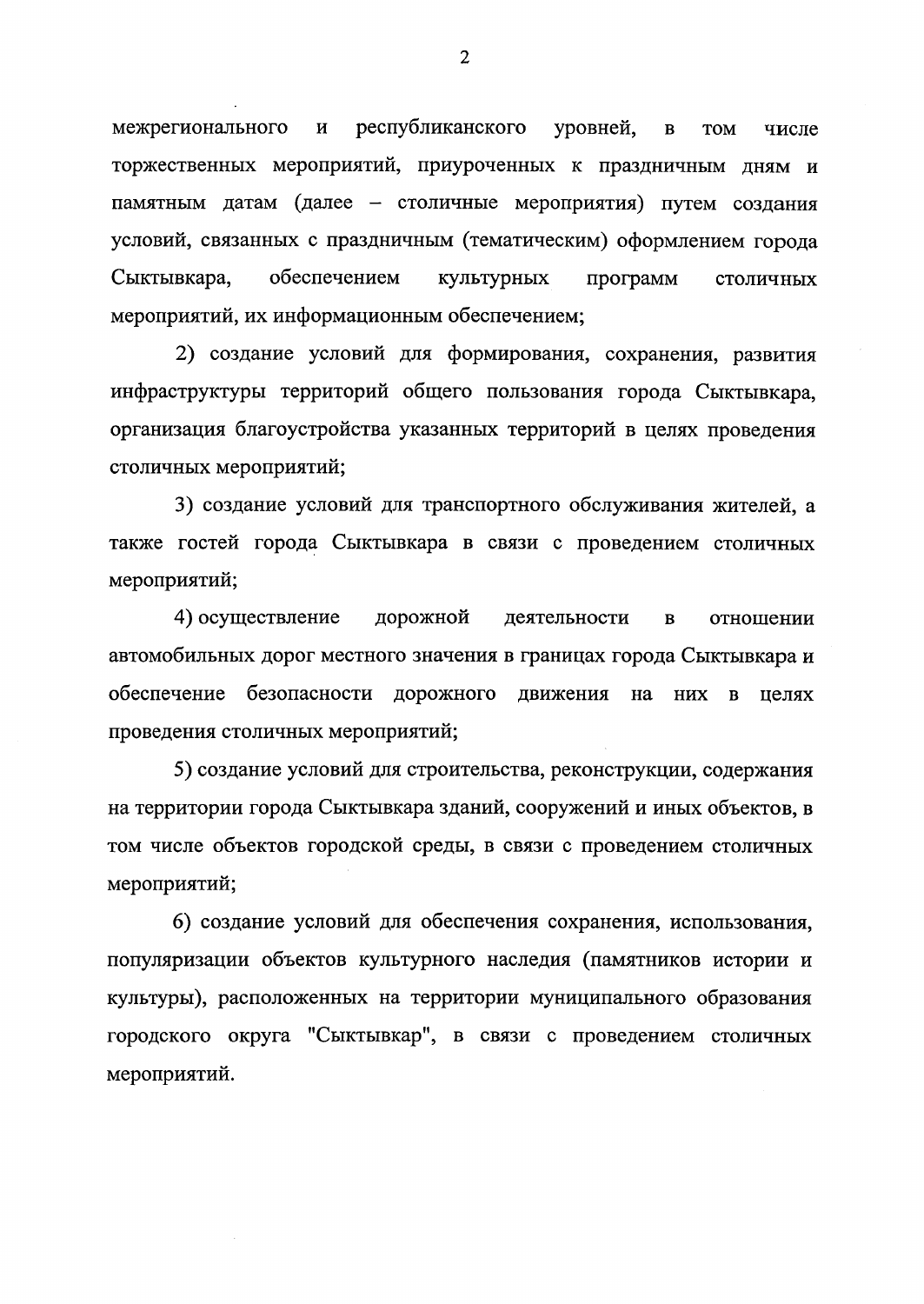Статья 3

1. В связи с осуществлением городом Сыктывкаром функций столицы Республики Коми органы государственной власти Республики Коми в соответствии с установленной компетенцией:

1) разрабатывают и реализуют государственные программы Республики Коми, региональные программы, включающие мероприятия, направленные на содействие реализации городом Сыктывкаром функций столицы Республики Коми;

2) привлекают органы местного самоуправления муниципального образования городского округа "Сыктывкар" к обсуждению мероприятий, направленных на содействие реализации городом Сыктывкаром функций столицы Республики Коми, при разработке государственных программ Республики Коми, региональных программ;

3) реализуют предусмотренные иные полномочия, законодательством.

2. В связи с осуществлением городом Сыктывкаром функций столицы Республики Коми органы местного самоуправления муниципального образования городского округа "Сыктывкар":

1) разрабатывают и осуществляют мероприятия, направленные на реализацию городом Сыктывкаром функций столицы Республики Коми;

2) участвуют в установленном порядке в обсуждении мероприятий, направленных на содействие реализации городом Сыктывкаром функций столицы Республики Коми, при разработке государственных программ Республики Коми, региональных программ;

3) обеспечивают необходимые условия для проведения в городе Сыктывкаре столичных мероприятий;

4) реализуют предусмотренные иные полномочия, законодательством.

 $\overline{3}$